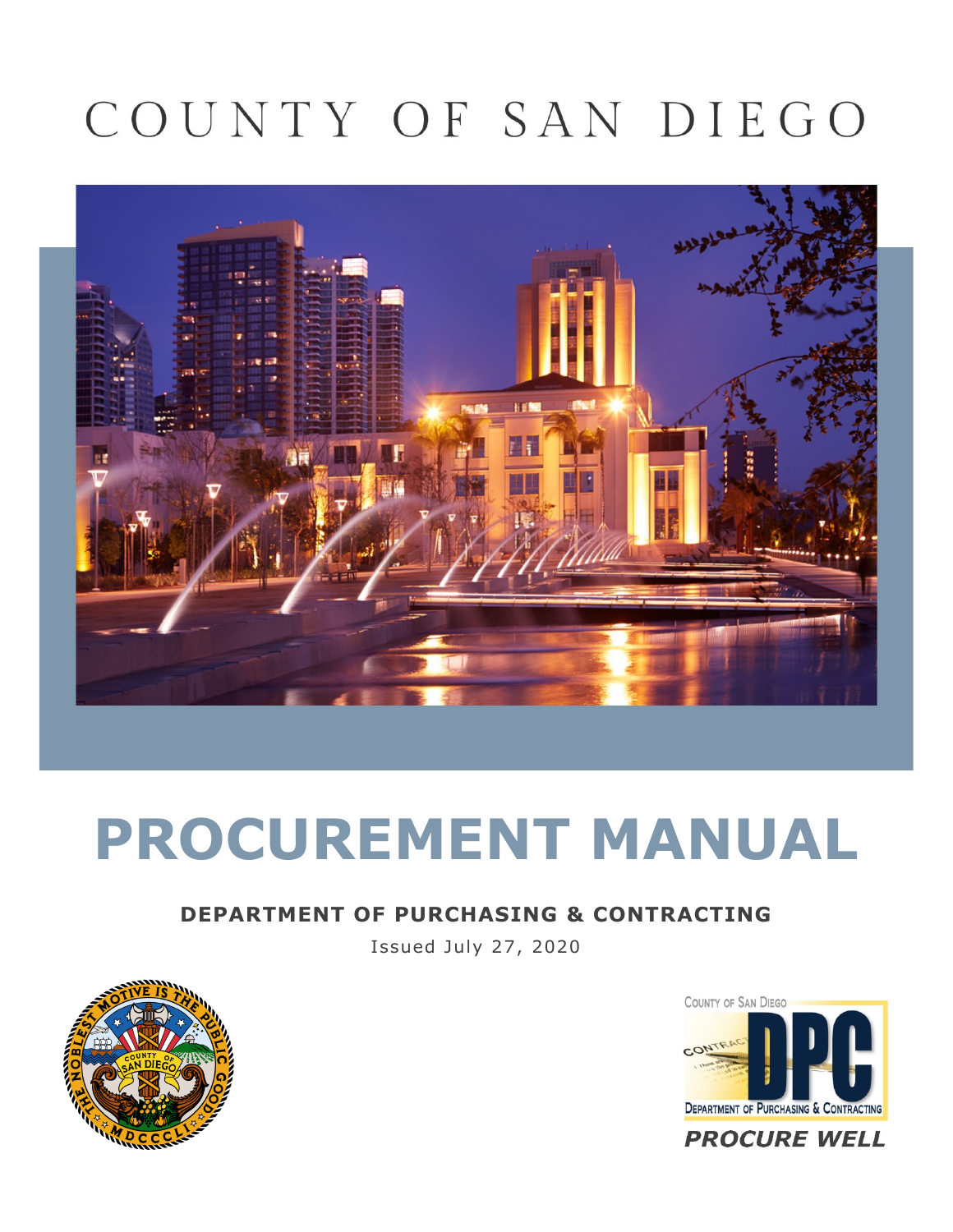## **TABLE OF CONTENTS**

| PROCUREMENT ETHICS AND STANDARDS OF CONDUCT 4                |  |
|--------------------------------------------------------------|--|
|                                                              |  |
|                                                              |  |
|                                                              |  |
|                                                              |  |
|                                                              |  |
|                                                              |  |
|                                                              |  |
|                                                              |  |
|                                                              |  |
| THE PROCUREMENT AND CONTRACTING PROCESS  9                   |  |
|                                                              |  |
| (1) Requirements Development and Market Research 9           |  |
|                                                              |  |
|                                                              |  |
|                                                              |  |
| Types of Requirement Documents - Specifications and SOWs  10 |  |
|                                                              |  |
|                                                              |  |
|                                                              |  |
|                                                              |  |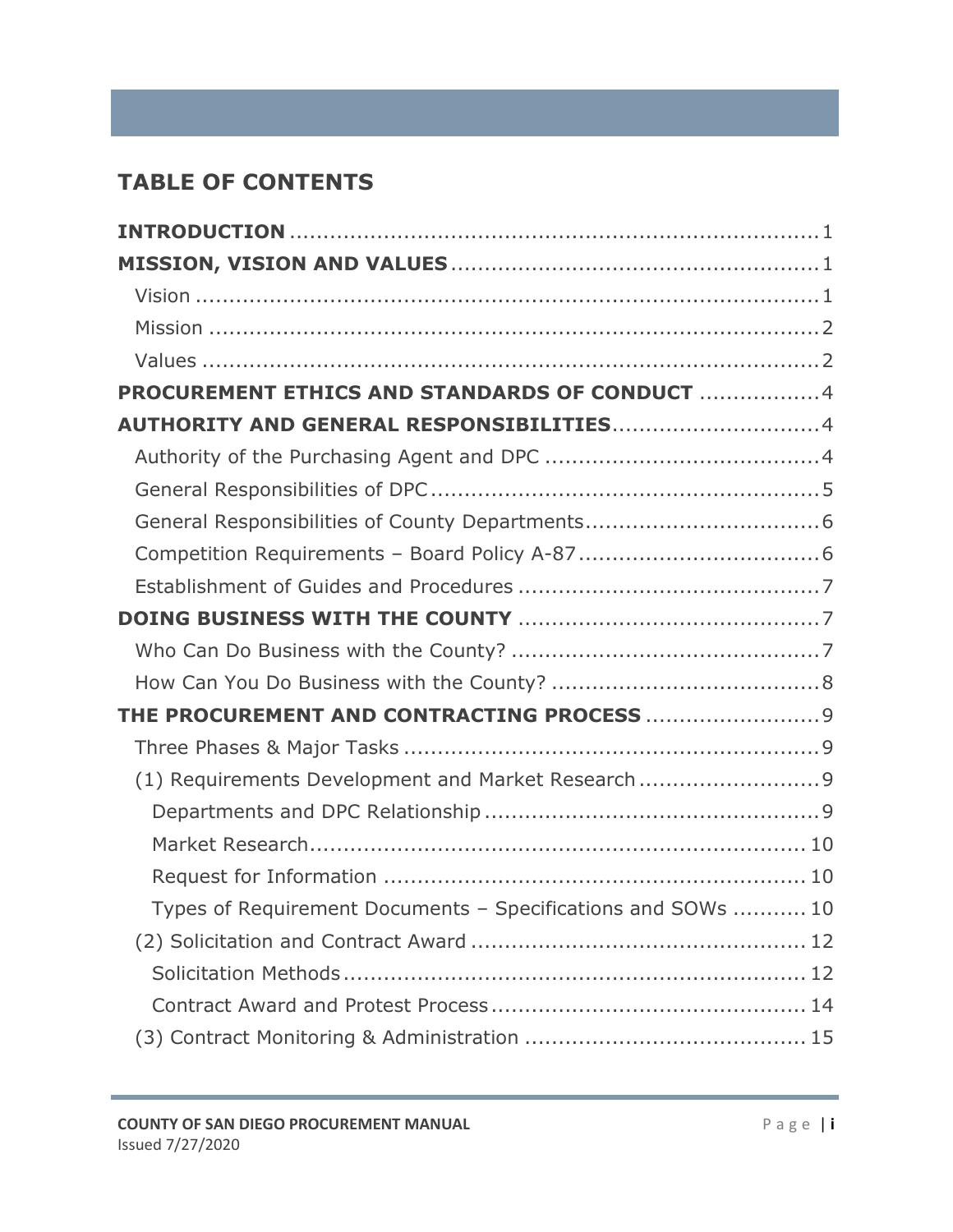| <b>ADDITIONAL PROCUREMENT TOPICS AND INFORMATION  16</b> |  |
|----------------------------------------------------------|--|
|                                                          |  |
|                                                          |  |
|                                                          |  |
|                                                          |  |
|                                                          |  |
|                                                          |  |
|                                                          |  |
|                                                          |  |
|                                                          |  |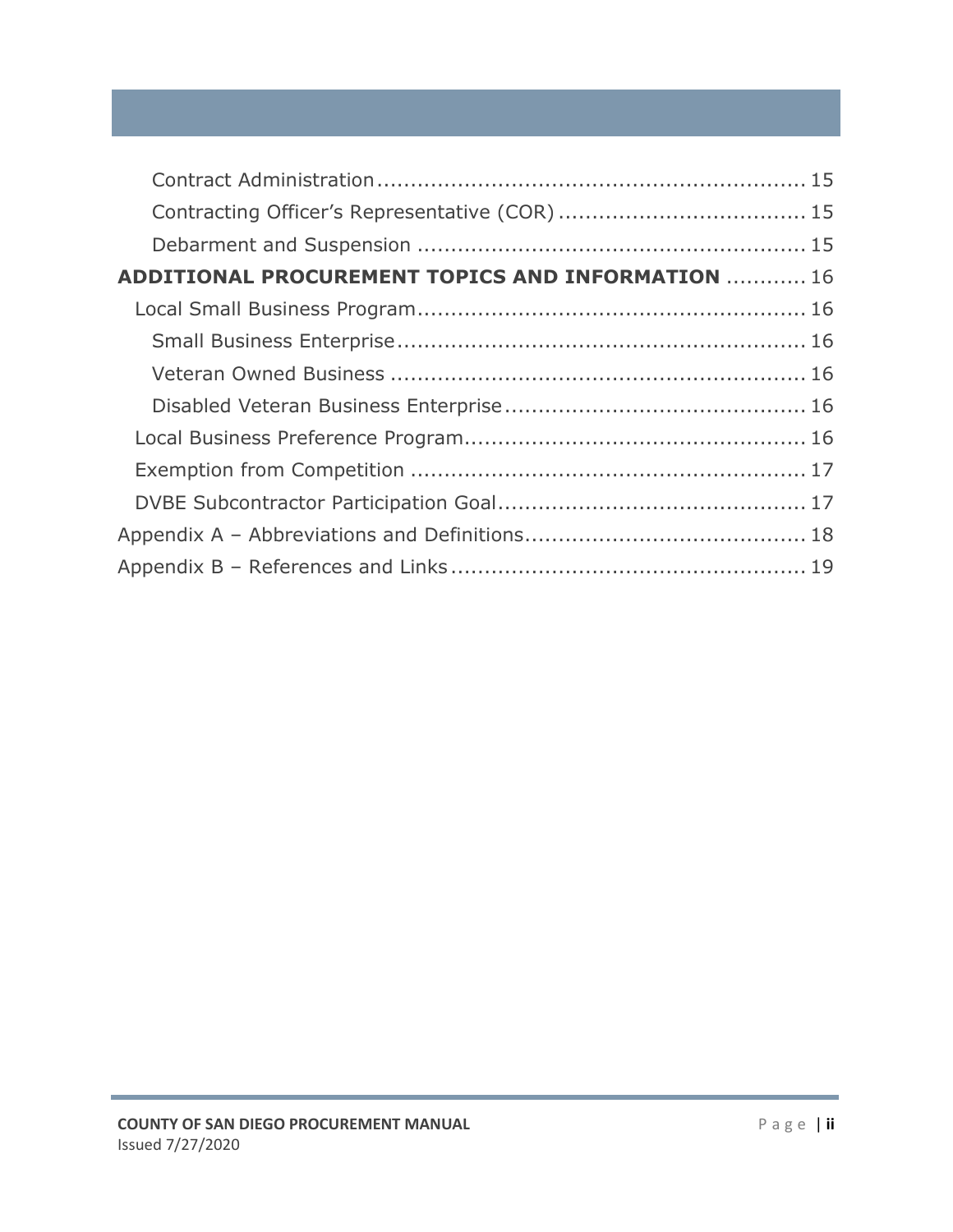#### <span id="page-3-0"></span>**INTRODUCTION**

The County of San Diego Department of Purchasing and Contracting (DPC) is responsible for the acquisition of high quality goods and services quickly, efficiently, and at the best price available to meet the objectives of County Departments and best serve the residents of the San Diego region.

DPC maintains a portfolio of 3,000 active contracts with a total value of over \$10 billion. Nearly a quarter of the County's annual budget is allocated to contracted goods and services, with over \$1.3 billion spent each year in categories such as health and civic services, information technology, and construction. As an anchor institution in the San Diego region, the County not only plays a role in strengthening the regional economy through its purchasing choices and decisions, but also safeguards public funds by effecting fair, transparent, and sound procurement and contract monitoring practices.

Both large and small business are always in demand to provide goods and services. The County actively supports and promotes supplier diversity and healthy competition, which in turn produces better value for the taxpayer dollar. For businesses, working with the County is an opportunity to boost revenues, enhance their business portfolio and experience, and increase visibility in the region.

This Procurement Manual describes the County's procurement process and implementation of federal and State laws and regulations and the County of San Diego Board of Supervisors (BOS or Board) policies. The Manual also reflects DPC's vision and mission for competitive, transparent, and inclusive procurement.

#### <span id="page-3-1"></span>**MISSION, VISION AND VALUES**

<span id="page-3-2"></span>**Vision.** The Department of Purchasing and Contracting will deliver World-Class Procurement Services, focused on County Departments' needs, while providing value-added business advice with outstanding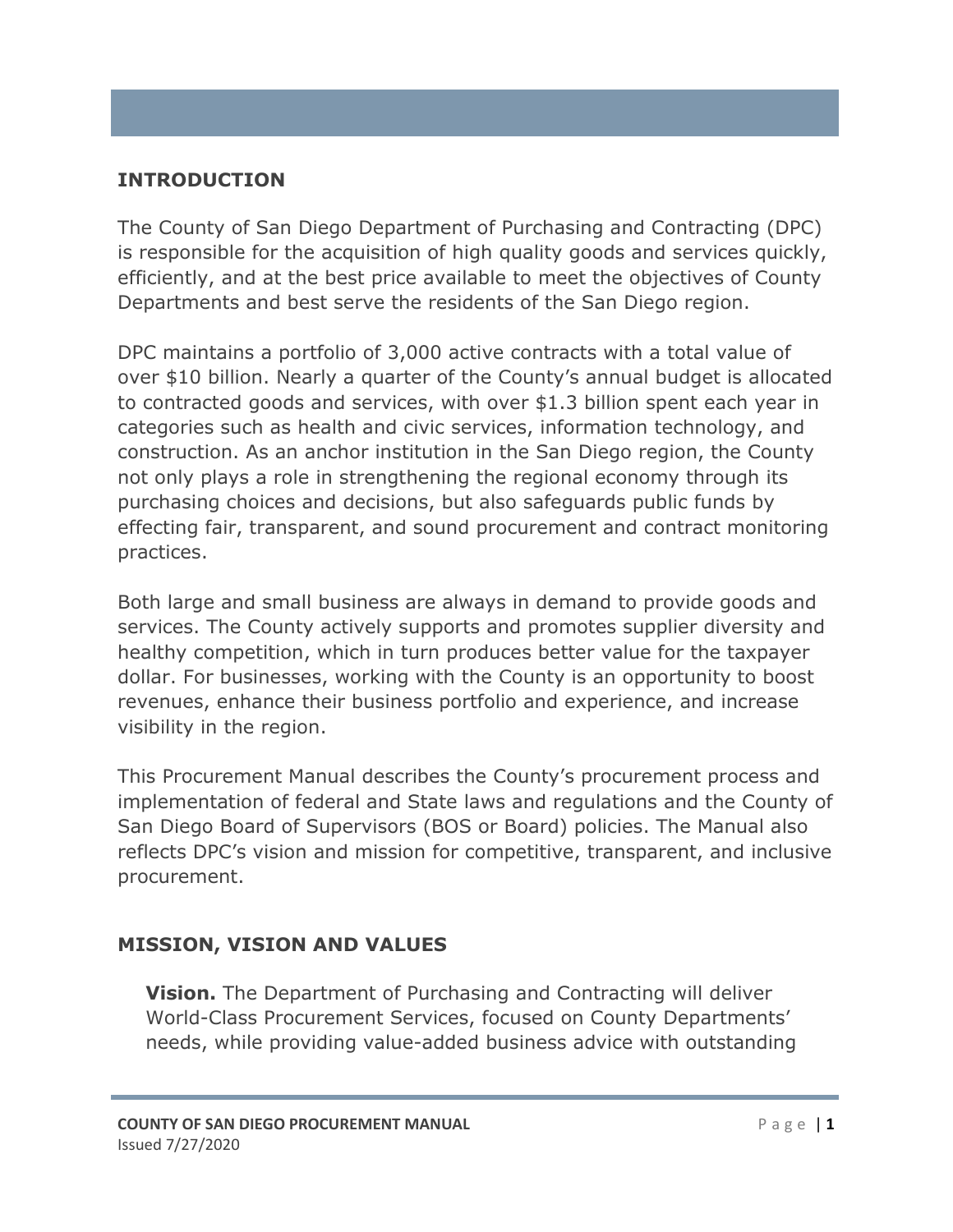customer service and in compliance with applicable laws, regulations, and policies.

<span id="page-4-0"></span>**Mission.** The Department of Purchasing and Contracting operates to provide County Departments and other associated organizations outstanding procurement support necessary to meet their operational missions and objectives.

Our procurement services are aligned with our customers' organizations and are focused on:

- Acquiring high quality goods and services, as required and defined by the County Departments.
- Security services within the schedule and time periods needed by the County Department.
- Purchase of goods and services at fair and reasonable prices under contract terms which represent the best interest of the County.

Procurement of goods and services will be completed in compliance with all applicable laws, polices, and regulations in a manner that supports the best interests of the County.

DPC is committed to transparency and accountability of all purchasing and contracting transactions and making all contracting opportunities available to qualified businesses that can best meet the County's needs.

<span id="page-4-1"></span>**Values.** DPC subscribes to the values and guiding principles established by NIGP: The Institute for Public Procurement, a leading public procurement professional organization. They include:



## **ETHICS**

Doing the right thing. This value is essential to deserve the public's trust.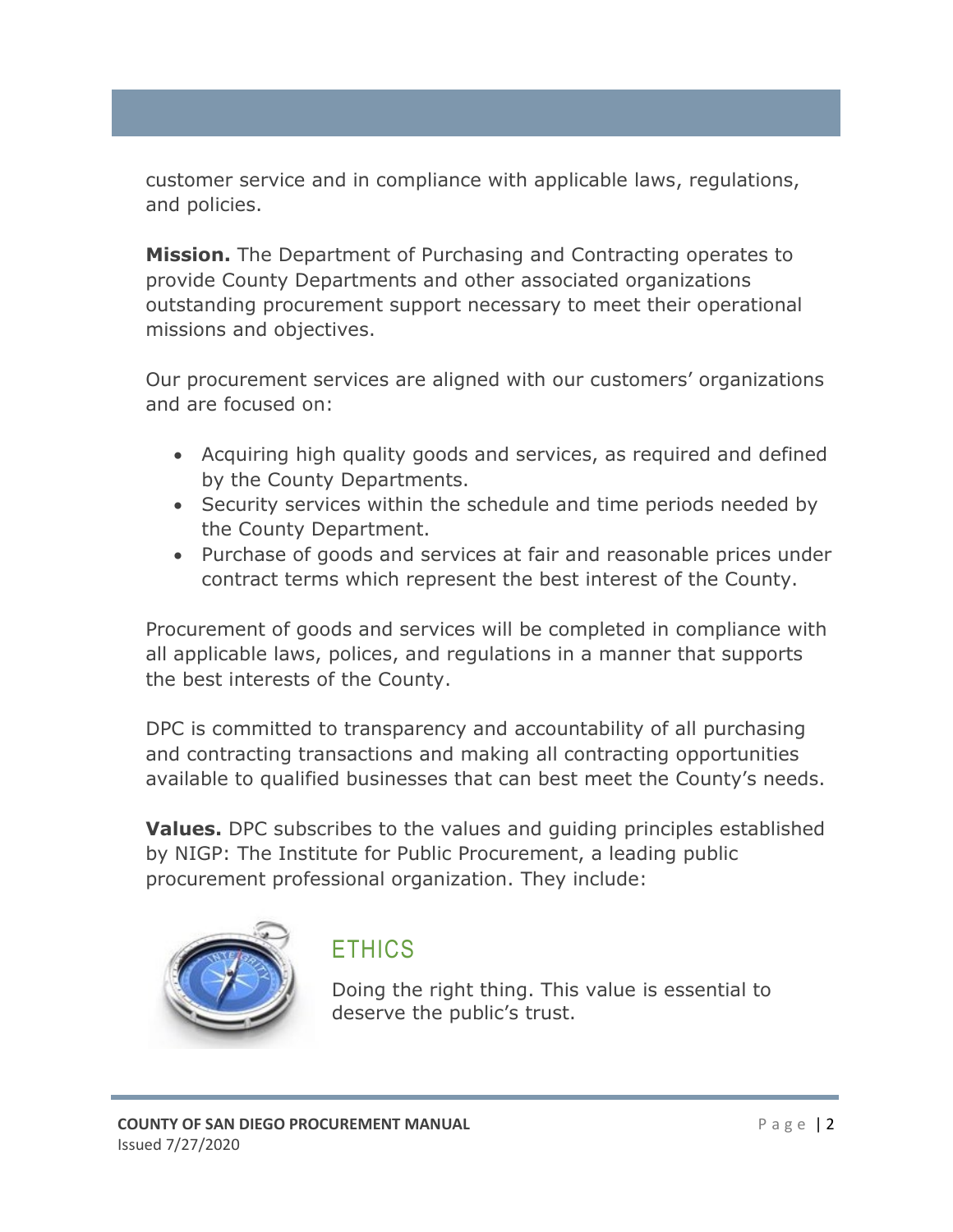

## IMPARTIALITY

Unbiased decision-making and actions. This value is essential to ensure fairness for the public good.

## ACCOUNTABILITY



Taking ownership and being responsible to all stakeholders for our actions. This value is essential to preserve the public trust and protect the public interest.



## PROFESSIONALISM

Upholding high standards of job performance and ethical behavior. This value is essential to balance diverse public interests.



## **SERVICE**

Obligation to assist stakeholders. This value is essential to support the public good.



## **TRANSPARENCY**

Easily accessible and understandable policies and processes. This value is essential to demonstrate responsible use of public funds.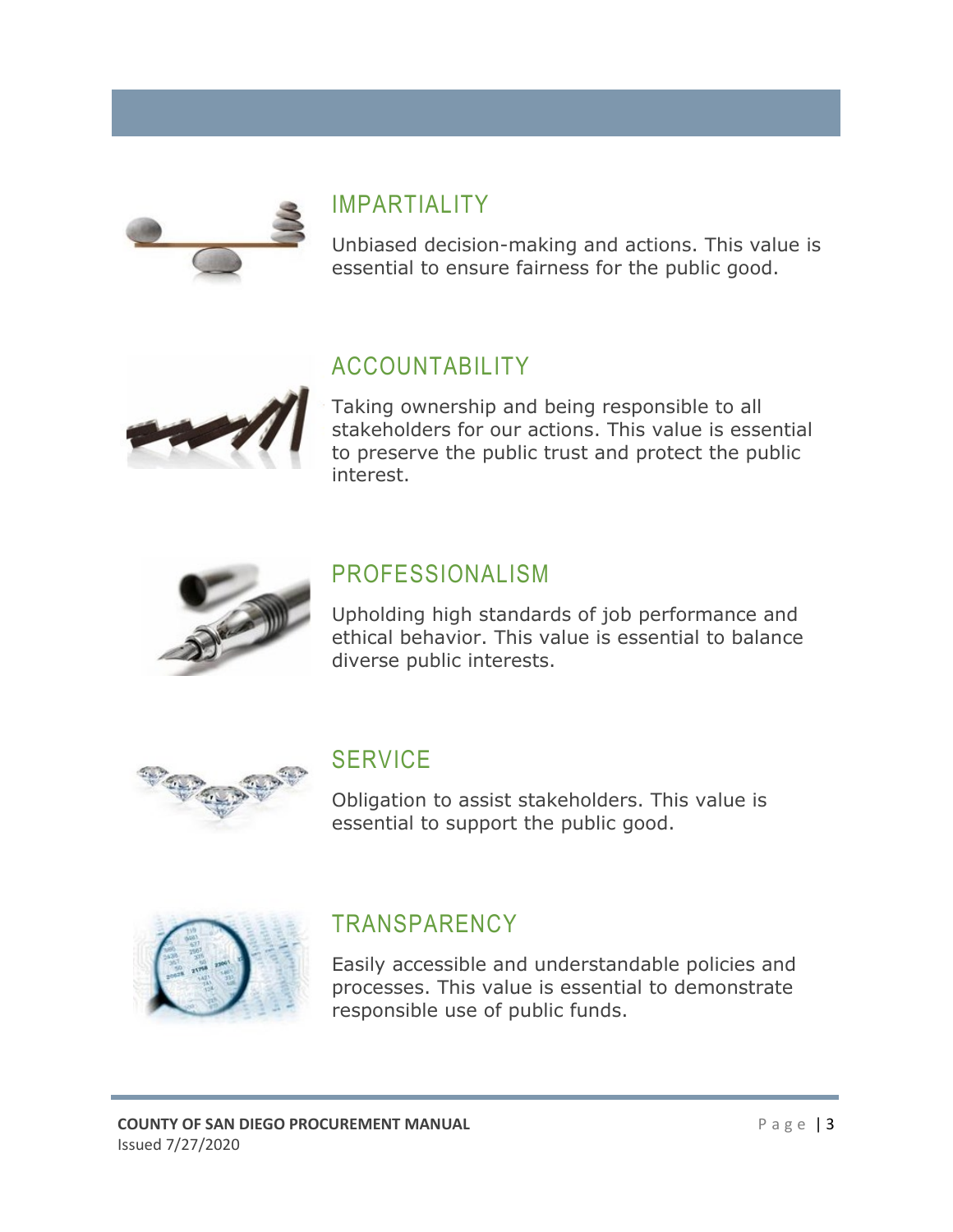#### <span id="page-6-0"></span>**PROCUREMENT ETHICS AND STANDARDS OF CONDUCT**

DPC established a [Procurement Ethics and Standards of Conduct](https://www.sandiegocounty.gov/content/dam/sdc/purchasing/docs/dpc_procurement_ethics_and_standards_of_conduct.pdf) policy to implement the County's Code of Ethics and ensure fairness, honesty and integrity in all procurement actions. These standards apply to all individuals involved in the procurement process, including all County staff, consultants and contractors. The procurement process includes all pre-contract activities and post-award contract administration.

#### <span id="page-6-1"></span>**AUTHORITY AND GENERAL RESPONSIBILITIES**

Purchasing authority and general responsibilities are established by the [Charter of the County of San Diego](https://www.sandiegocounty.gov/cob/docs/charter.pdf) (Charter), the [San Diego County Code](http://library.amlegal.com/nxt/gateway.dll?f=templates&fn=default.htm&vid=amlegal:sandiegoco_ca_mc)  [of Administrative Ordinances](http://library.amlegal.com/nxt/gateway.dll?f=templates&fn=default.htm&vid=amlegal:sandiegoco_ca_mc) (Admin Code), and the [Board of Supervisors](https://www.sandiegocounty.gov/cob/policy/)  [Policy Manual](https://www.sandiegocounty.gov/cob/policy/) (Board Policy).

<span id="page-6-2"></span>**Authority of the Purchasing Agent and DPC.** [Charter Section 705](https://www.sandiegocounty.gov/cob/docs/charter.pdf) establishes the DPC Director as the County's Purchasing Agent. The Purchasing Agent may enter into non-service and service contracts on behalf of the County. The Purchasing Agent may also assign to other appropriate DPC staff the performance of duties and responsibilities related to the functions of the Purchasing Agent. Approval levels are authority are established by California law and referenced County of San Diego documents.

[Admin Code Section 401](http://library.amlegal.com/nxt/gateway.dll/California/sanadmin/articlexxiiidepartmentofpurchasingandcon?f=templates$fn=default.htm$3.0$vid=amlegal:sandiegoco_ca_mc) authorizes the Purchasing Agent to enter into contracts without first obtaining the approval of the Board as follows:

- Single Source contracts where the annual cost does not exceed \$100,000. Note that Single Source contracts over \$50,000 and up to \$100,000 require approval of the Chief Administrative Officer (CAO) under [Board Policy A-87.](https://www.sandiegocounty.gov/content/dam/sdc/cob/docs/policy/A-87.pdf)
- Contracts for goods and services under a Categorical Exemption [\(Board Policy A-87\)](https://www.sandiegocounty.gov/content/dam/sdc/cob/docs/policy/A-87.pdf) and the annual value does not exceed \$1,000,000.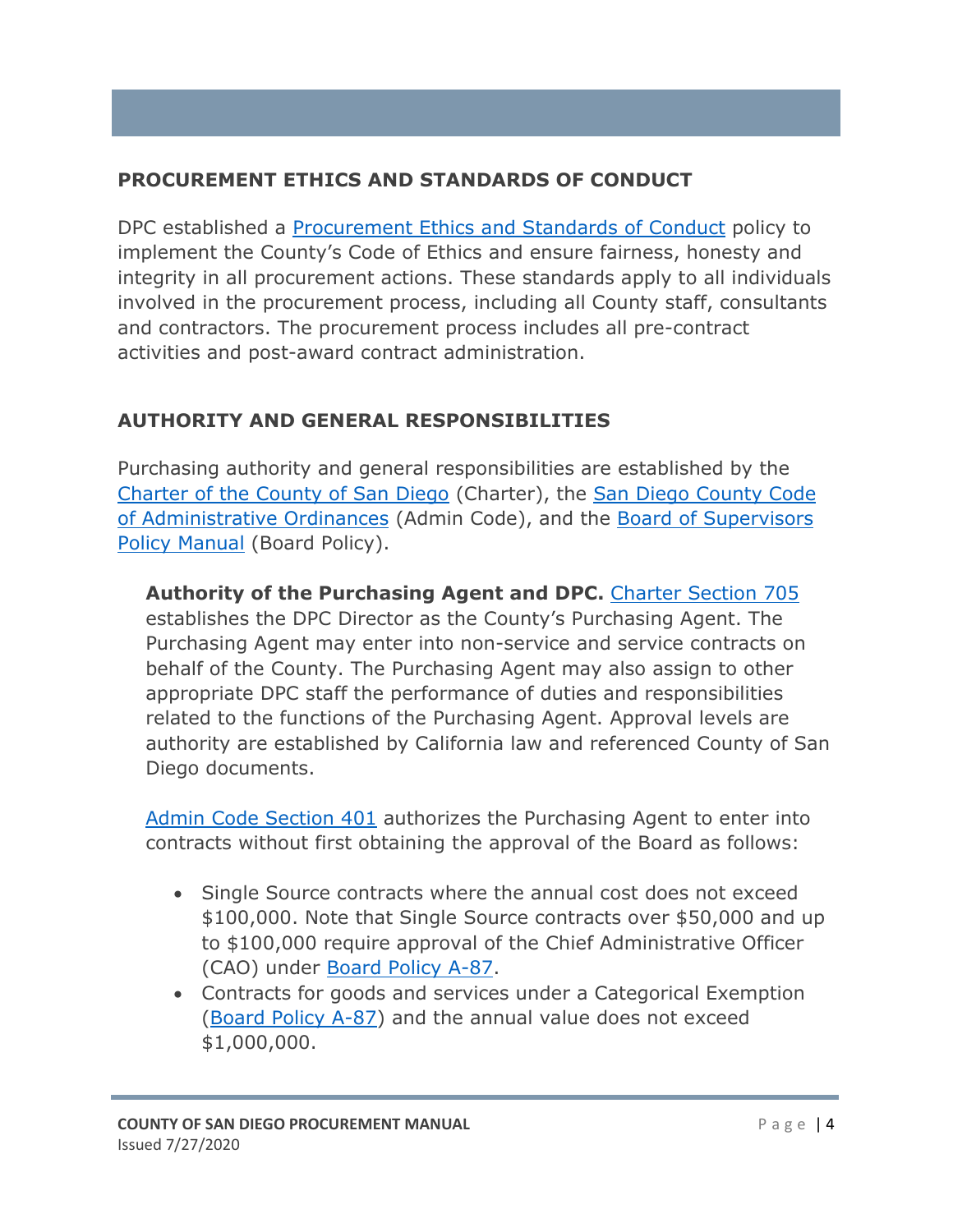- Contracts awarded through a Request for Proposal (RFP) where the annual value does not exceed \$1,000,000.
- Contracts awarded through a Request for Bid (RFB) or Reverse Auction (RA) process of any amount.
- Amendments to contracts where the contract price remains within the authorities stated, or amendments to contracts awarded through an RFP and the amendment does not increase the annual contract price above \$1,250,000.

The Purchasing Agent shall make all purchases for the County and may make them only upon receipt of an authorized requisition. Emergency purchases may be made by others authorized by the Board, but they shall be subsequently either approved by the Purchasing Agent or ratified by a four-fifths vote of the Board. Except in cases of emergency, the Purchasing Agent may not issue a formal purchase order without the Auditor and Controller's certification of sufficient funds.

A Supervisor or officer shall not attempt to influence or coerce the Purchasing Agent in the performance of duty. Except for the purpose of inquiry, a Supervisor shall not deal directly with the Purchasing Agent for the purpose of buying supplies. The Board shall conduct official business with the Purchasing Agent only when the Board is convened in regular session.

<span id="page-7-0"></span>**General Responsibilities of DPC.** [Admin Code Section 407](http://library.amlegal.com/nxt/gateway.dll/California/sanadmin/articlexxiiidepartmentofpurchasingandcon?f=templates$fn=default.htm$3.0$vid=amlegal:sandiegoco_ca_mc) assigns the Purchasing Agent the responsibility for coordinating efforts to improve the County's procurement and contracting process, including the development of standard procedures for the selection of contractors, standard contract provisions, standardized and simplified review procedures, and standardized contract administration practices. The Purchasing Agent shall monitor and evaluate procedures and provide assistance to the various County Departments in respect to procurement and contracting. The CAO shall assign personnel with necessary technical expertise to work with the Purchasing Agent in improving the contract process and providing contract review on a consolidated basis.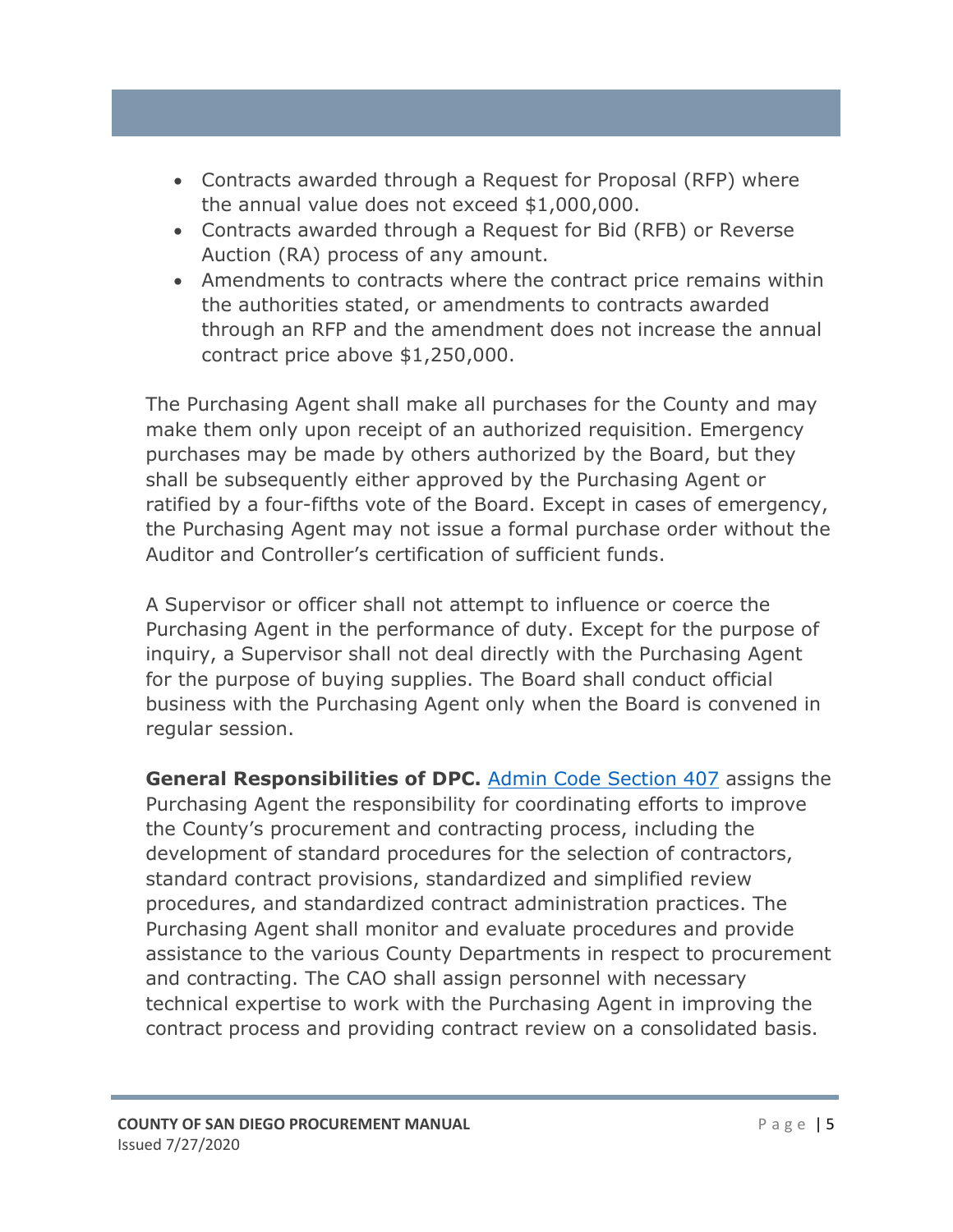In addition to the coordinating the County's procurement and contracting processes, DPC also administers the Procurement Card (P-Card) program, Records Services, Travel Planners, and Property Disposal.

Key References:

- [Admin Code Section 400.1](http://library.amlegal.com/nxt/gateway.dll/California/sanadmin/articlexxiiidepartmentofpurchasingandcon?f=templates$fn=default.htm$3.0$vid=amlegal:sandiegoco_ca_mc) Effective and efficient procurement of goods, materials, and services supporting County Departments.
- [Board Policy A-87](https://www.sandiegocounty.gov/content/dam/sdc/cob/docs/policy/A-87.pdf) Implement sound procurement processes to acquire the quality goods and services at fair and reasonable prices, and with terms and conditions in the best interest of the County.
- [Board Policy A-94](https://www.sandiegocounty.gov/content/dam/sdc/cob/docs/policy/A-94.pdf) Dispose of surplus equipment and salvage materials.
- [Board Policy A-129](https://www.sandiegocounty.gov/content/dam/sdc/cob/docs/policy/A-129.pdf) Manage the Countywide Records Management program.

#### <span id="page-8-0"></span>General Responsibilities of County Departments. **[Board Policy A-81](https://www.sandiegocounty.gov/content/dam/sdc/cob/docs/policy/A-81.pdf)**

sets forth the County Departments' responsibility for contract administration. The Department Head is responsible for the overall performance of the contract, while the Program Manager is responsible for the day-to-day operations of the contract, including ensuring compliance with contract requirements and processing contract payments.

#### <span id="page-8-1"></span>**Competition Requirements – Board Policy A-87.** [Board Policy A-87](https://www.sandiegocounty.gov/content/dam/sdc/cob/docs/policy/A-87.pdf)

requires competitive procurement of goods and services, defines the various methods of competitively procuring goods and services, and sets forth exemptions and exceptions from the competitive procurement requirements for the procurement of certain goods and services. This policy also establishes the criteria where the exemptions and exceptions may be used and the process for using exemptions and exceptions. The policy implements provisions of applicable State and local laws and regulations governing the County's purchase of goods and services.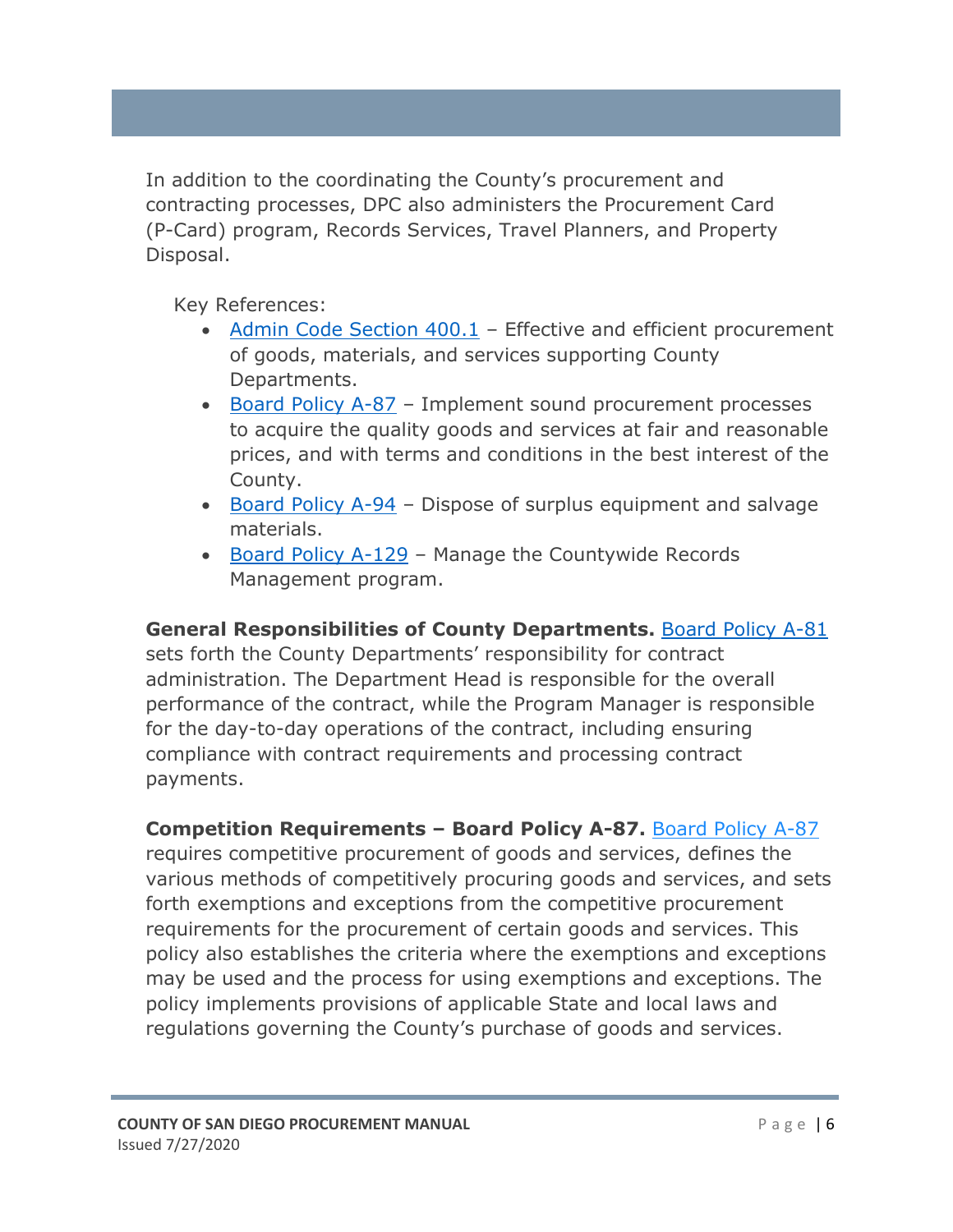All procurements, unless otherwise authorized by State law, the Admin Code, or other Board Policy, will be implemented under the authority and approvals outlined in [Board Policy A-87.](https://www.sandiegocounty.gov/content/dam/sdc/cob/docs/policy/A-87.pdf) DPC staff shall document the applicable authority and process applied for each product or service acquired as appropriate.

<span id="page-9-0"></span>**Establishment of Guides and Procedures.** The Purchasing Agent shall establish methods and procedures necessary for the proper functioning of County purchasing in an efficient, transparent, and economical manner. [Admin Code Section 407](http://library.amlegal.com/nxt/gateway.dll/California/sanadmin/articlexxiiidepartmentofpurchasingandcon?f=templates$fn=default.htm$3.0$vid=amlegal:sandiegoco_ca_mc) establishes that the Purchasing Agency will issue procurement guides and procedures appropriate to enable effective and efficient procurement.

The Office of County Counsel reviews and advises on County contracting processes to enhance standardization and provide mitigation of risk. County Counsel will review and advise on non-standard contract clauses.

#### <span id="page-9-1"></span>**DOING BUSINESS WITH THE COUNTY**

<span id="page-9-2"></span>**Who Can Do Business with the County?** Any business that is a valid business with the ability to operate in California can do business with the County. All businesses must be reputable and in compliance with all applicable rules and regulations. The County does not require a business license, but cities within the County may require one when conducting business within the city limits. The County does require registration of a Fictitious Business Name when applicable. Please see the County's [Business Licenses](https://www.sandiegocounty.gov/content/sdc/cosd/businesslicenses.html) page for more information.

In accordance with Section 31 of the California State Constitution, the County does not discriminate against, or grant preferential treatment to, any individual or group on the basis of race, sex, color, ethnicity, or national origin in the public procurement function. Therefore, no special or preferential set-asides are allowed. Regardless, the County encourages and supports participation of small business in County solicitations. Representatives regularly attend community outreach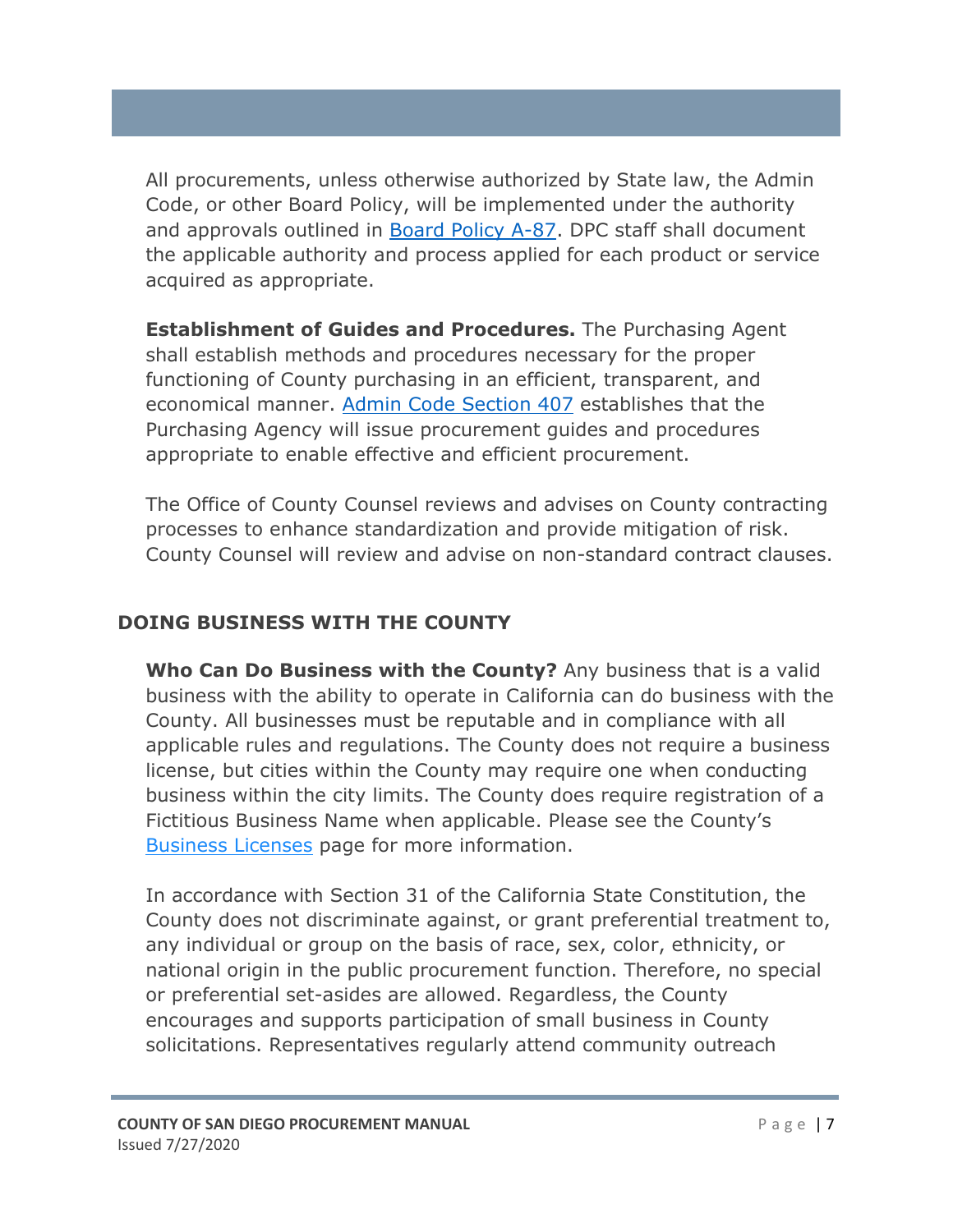events where small businesses are counseled and assisted in registering on [BuyNet.](https://buynet.sdcounty.ca.gov/) DPC is dedicated to providing support to the small business community desiring to do business with the County.

The County also promotes local small businesses through a preference program for registered local Small Business Entities (SBEs), Veteran-Owned Businesses (VOBs), and Disabled Veteran Business Enterprises (DVBEs). Please see the Local Small Business Programs section of this manual for more information.

<span id="page-10-0"></span>**How Can You Do Business with the County?** The County hosts its own interactive procurement website called [BuyNet,](https://buynet.sdcounty.ca.gov/) which shows what the County is looking to purchase in the way of products and services. All businesses interested in doing business with the County should register on **BuyNet**, which is free of charge. **BuyNet** allows users to view solicitations, create commodity profiles, elect to receive notifications of new solicitations based on their profile, download solicitation documents and attachments, respond to Request for Quotations (RFQs), and view award notices.

The County hosts free workshops and DPC representatives are available at various outreach events across the region throughout the year to answer questions and help businesses register on [BuyNet.](https://buynet.sdcounty.ca.gov/) Please visit the [DPC website](https://www.sandiegocounty.gov/purchasing/) for upcoming events and details. For all other inquiries, please contact [COSD\\_procurement@sdcounty.ca.gov](mailto:COSD_procurement@sdcounty.ca.gov) or (858) 505-6367 during normal business hours.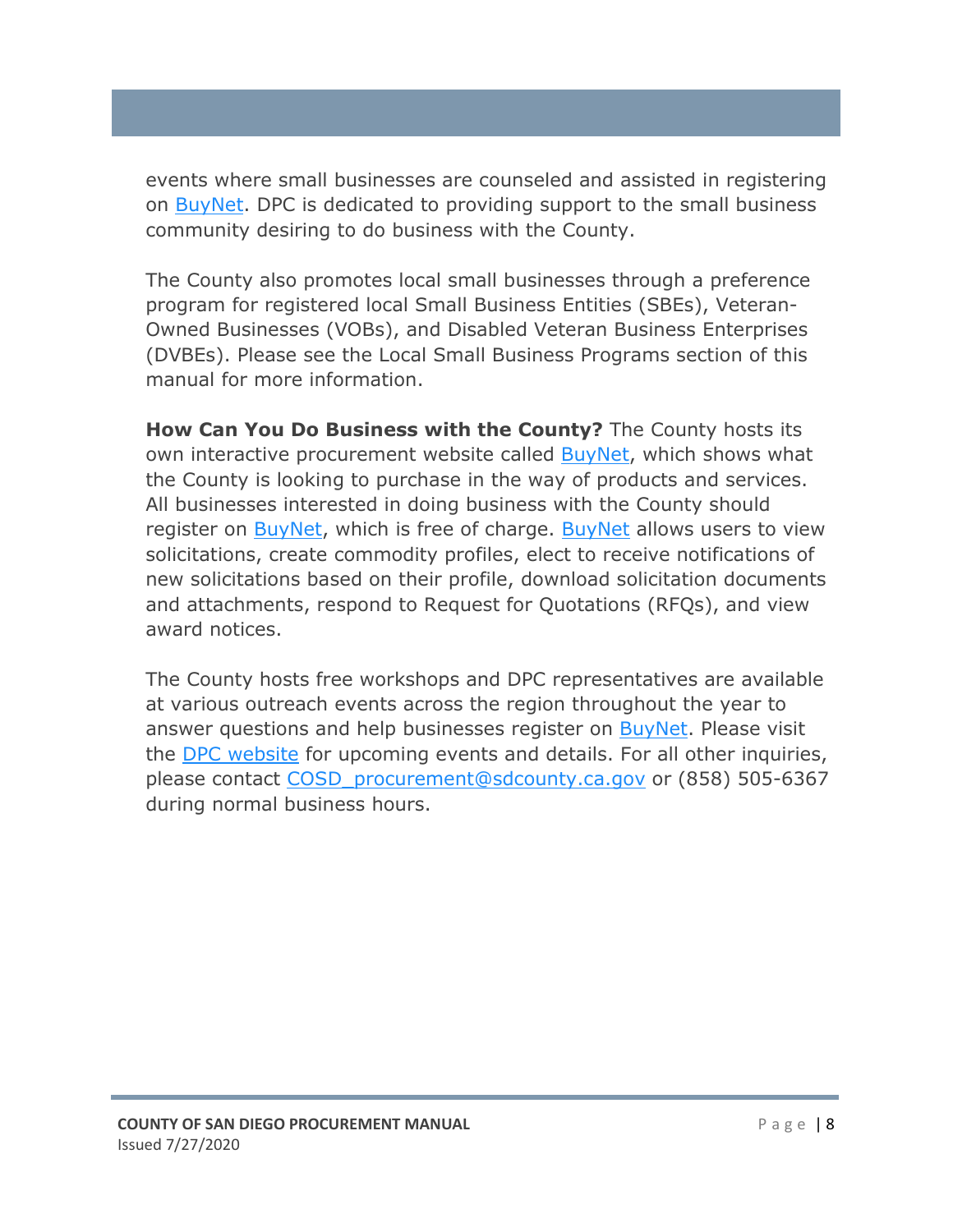#### <span id="page-11-0"></span>**THE PROCUREMENT AND CONTRACTING PROCESS**

#### <span id="page-11-1"></span>**Three Phases & Major Tasks**



#### <span id="page-11-2"></span>**(1) Requirements Development and Market Research**



<span id="page-11-3"></span>**Departments and DPC Relationship.** County Departments work with DPC to decide how to buy goods and services that best meet the Department's needs. This partnership helps ensure that the Department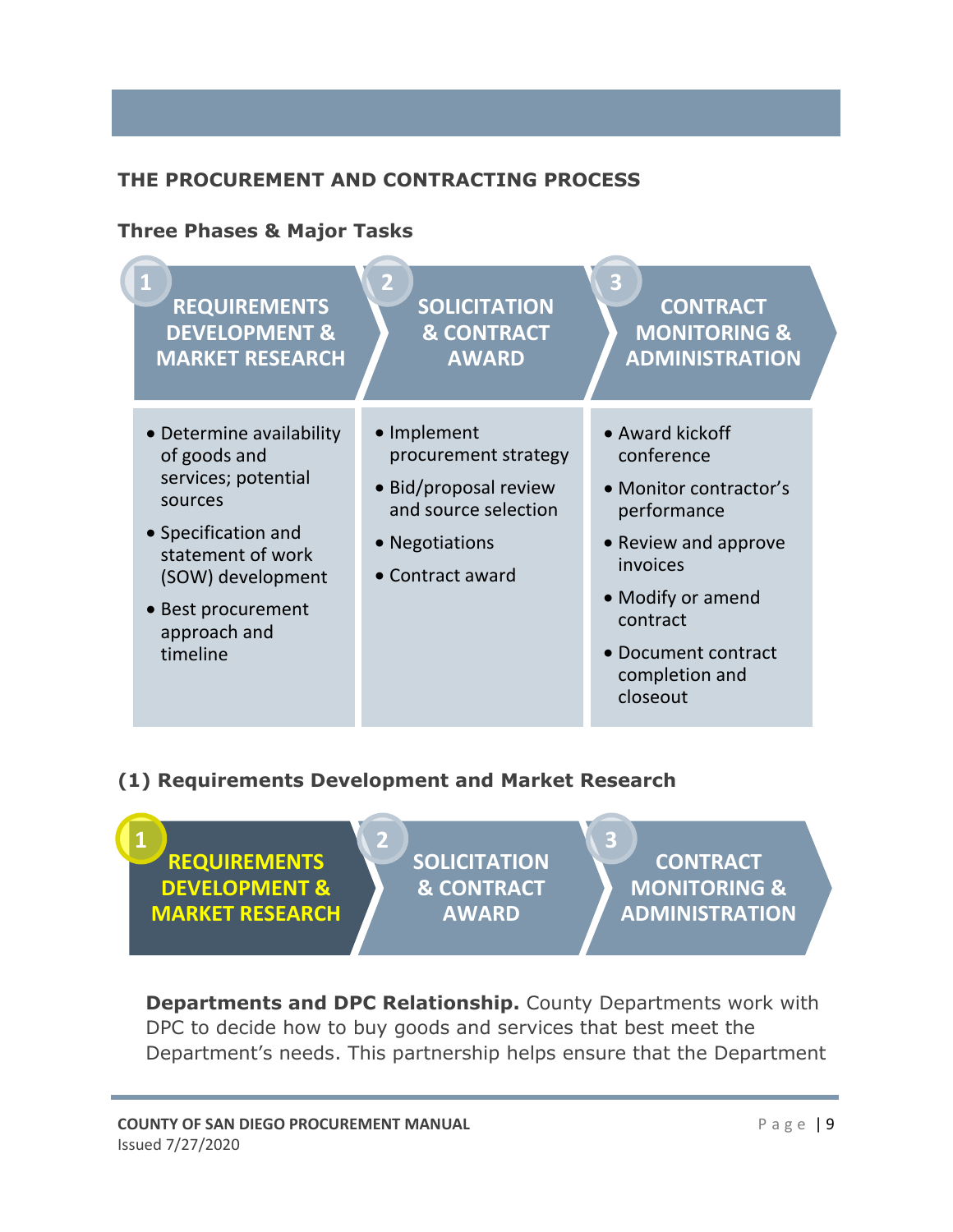is able to procure goods and services in the most effective, economical, and timely manner. The planning process encompasses several factors:

- What are the needs? Can new technologies or services deliver on those needs?
- Are there existing County contracts or agreements for those goods and services?
- Has the County or other public agencies procured these goods or services before?
- Are the goods or services common or unique to our area?
- Are there multiple suppliers or contractors available?

<span id="page-12-0"></span>**Market Research.** Market research is critical in making sure Departments take advantage of the latest goods, services, and capabilities available in the marketplace. Market research can include:

- Industry and vendor conferences
- Current publications and reference materials
- Internet searches on goods or services
- Information from other agency contracts for similar goods or services
- A Request for Information (RFI) from industry stakeholders

<span id="page-12-1"></span>**Request for Information.** RFIs are utilized to collect information about the capabilities of potential suppliers and contractors. It is important for potential suppliers and contractors to respond to RFIs as the information collected will likely be used to formulate specifications, SOWs, other solicitation documents, or the procurement method. All RFIs are posted to **BuyNet** similar to other solicitations.

#### <span id="page-12-2"></span>**Types of Requirement Documents – Specifications and SOWs.**

Specifications and SOWs define the requirements for the procured material, product, or service and are used during both the procurement and contract monitoring process.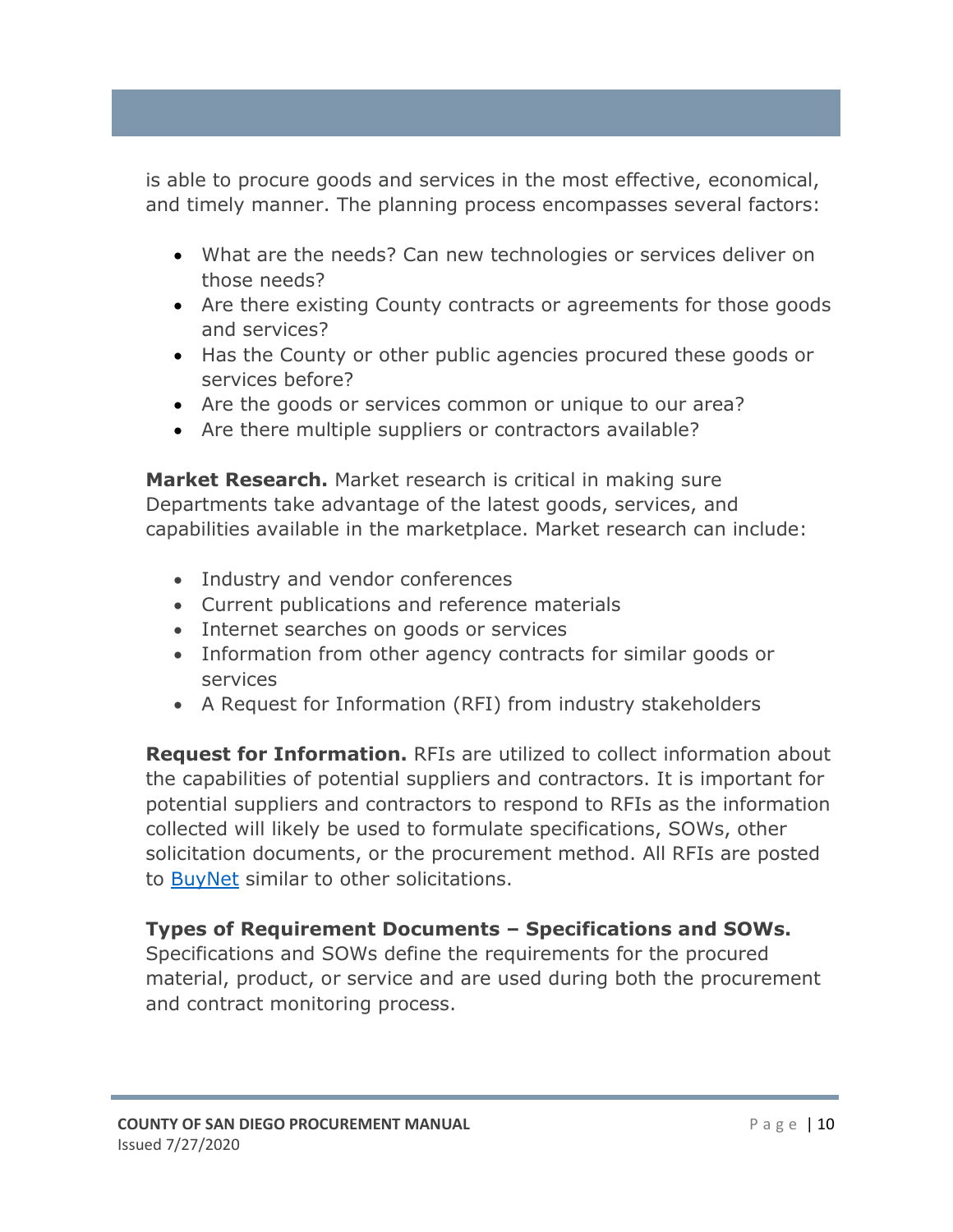Specifications generally describe the technical requirements for a material, product, or service and include criteria to determine whether the requirements were met.

SOWs are similar to specifications but typically include sections that allow Departments to review and monitor performance throughout the contract term. A SOW should include:

- Description of the material, product, or service
- Roles and responsibilities of all parties involved
- Performance expectations, outcomes, and deliverables
- Period of performance and deliverable dates
- Inspection and acceptance
- Warranty of services or products (if required)
- Personnel and staffing requirements such as qualifications, background checks, etc.
- Special terms and conditions of work such as equipment, locations, licenses, clearances, etc.
- Meetings (if required) and details on who, when, where, and what topics should be covered
- Timely notices to the County and third parties of events and affected areas

Specifications and SOWs can be written to enhance or inhibit competition. County policy requires DPC to seek competition to the maximum feasible degree and that specifications and SOWs enhance competition. Requirement documents such as specifications, SOWs, and other technical documents should not specify one product, solution, approach, or supplier. Requests for a single source provider must be properly justified and approved in accordance with County policies (see [Board Policy A-87\)](https://www.sandiegocounty.gov/content/dam/sdc/cob/docs/policy/A-87.pdf).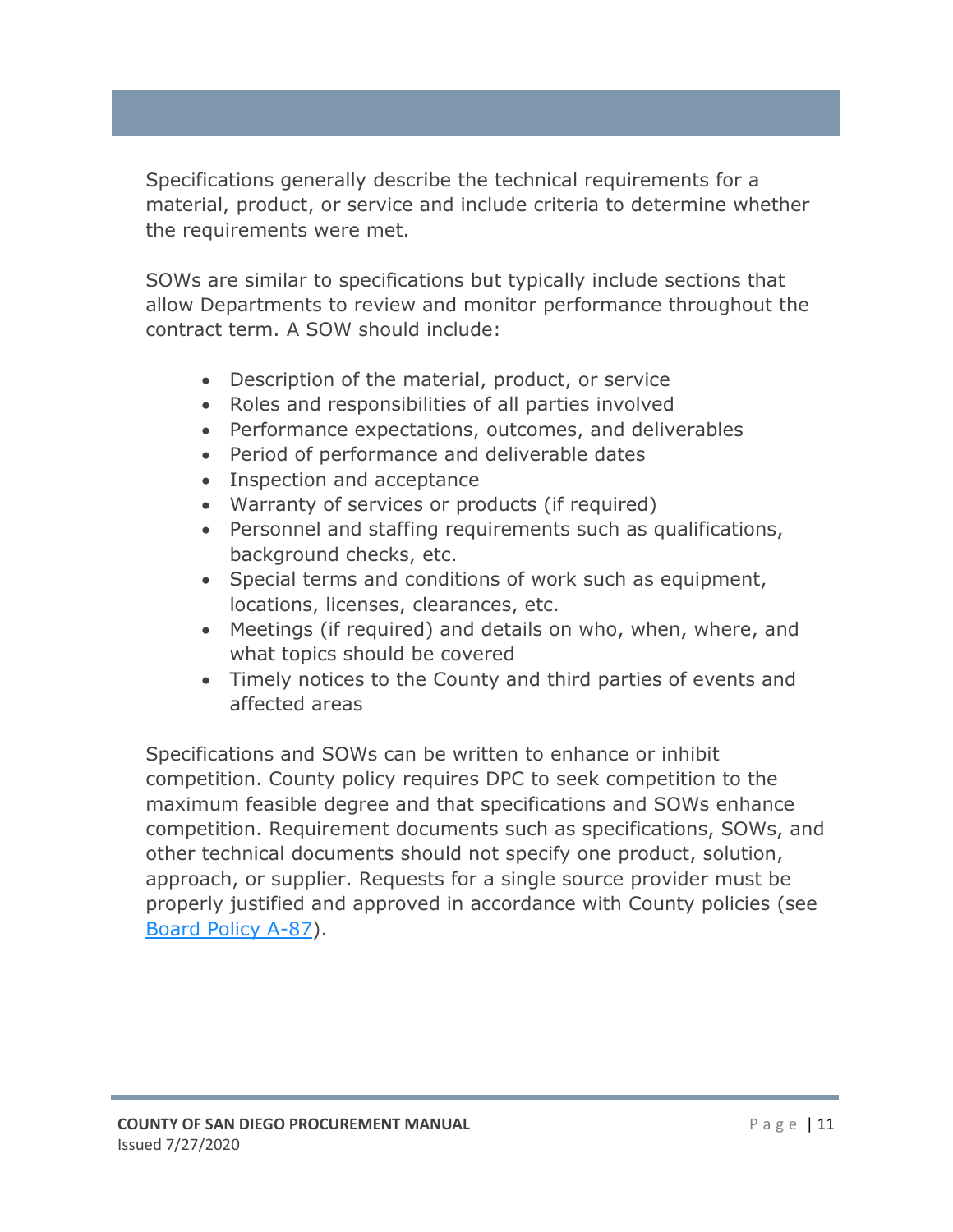#### <span id="page-14-0"></span>**(2) Solicitation and Contract Award**



<span id="page-14-1"></span>**Solicitation Methods.** Following the conclusion of the requirements development and market research phase, DPC and the County Department will decide on the most appropriate procurement method to solicit and award a contract for the needed goods and services.

Commonly used procurement methods include:

**Procurement Card (P-Card)** *– The P-Card program allows* Departments to streamline low value purchases under \$2,500 for certain categories of supplies and services using a County credit card. Cardholders are required to obtain at least two quotes for purchases over \$1,000. No quotes are required if there is an existing Blanket Purchase Agreement (BPA).

**Request for Quotation (RFQ)** – An RFQ is an informal procurement method for small purchases up to \$250,000 total and less than \$100,000 per year. RFQs are posted to **BuyNet** with applicable terms and conditions to solicit quotations. Evaluations do not require a formal committee and may consider other factors in addition to lowest price. Awards and final contract terms are based on best value.

**Request for Statement of Qualifications (RFSQ)** – An RFSQ is used to establish a pre-qualified list of potential offerors by allowing interested suppliers to show that they meet minimum qualifications or requirements to provide a material, product, or service. RFSQs are not binding offers, bids, or proposals. Rather, an RFSQ may be used to initiate a formal procurement process.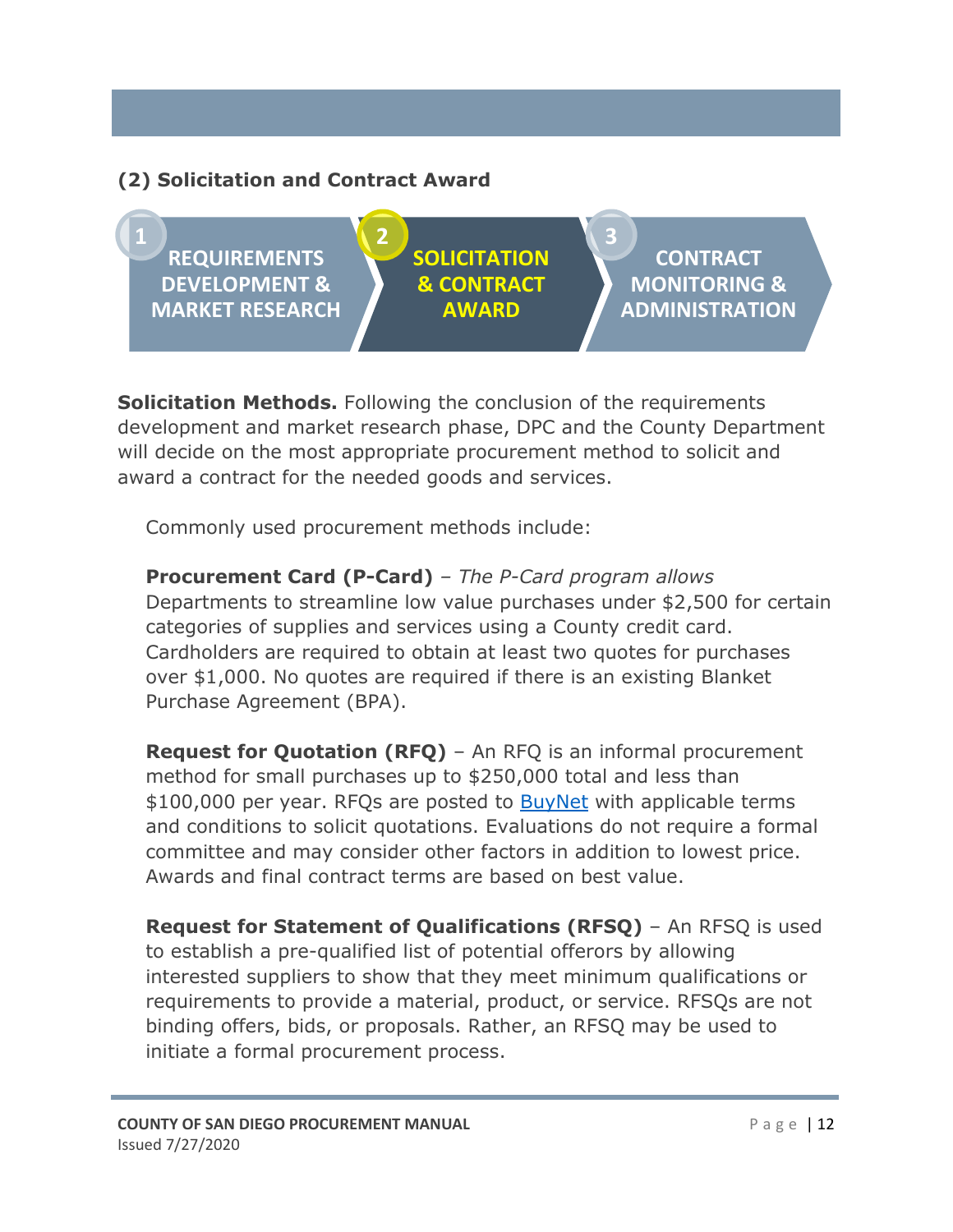**Request for Bid (RFB)** – RFBs are a formal competitive procurement method by which awards are made to the lowest bid. The winning bid must be both responsive (conforms to specific bid requirements) and responsible (competent and otherwise qualified to perform under the resulting contract).

**Request for Proposal (RFP)** – An RFP is a formal negotiated competitive procurement process and is the most flexible method for obtaining contracted services and certain types of goods. In response to the solicitation, offerors submit proposals detailing their technical and business experience, capabilities, and specific approach to achieve the requirements established for the services or goods requested. The RFP will include evaluation factors and criteria as well as their relative importance for award selection. Evaluation of proposals is completed by an appointed Source Selection Committee. Awards are made on best value in consideration of price and other factors. RFPs may establish minimum or pre-qualification requirements to be eligible for consideration.

**Qualification-Based Selection (QBS)** – A QBS selects the most qualified offeror and does not consider price during the evaluation process. QBSs are commonly used to contract professional services including architectural, engineering, and other related professional services in accordance with [Board Policy F-40.](https://www.sandiegocounty.gov/cob/docs/policy/F-40.pdf) Other uses of the QBS process typically require additional authority.

**Reverse Auctions (RA)** – When appropriate, the County may use an RA, which is a procurement process by which offerors submit decreasing incremental offers openly and in real-time. The award is based on the lowest price from a responsive and qualified offeror. Interested offerors typically must complete pre-qualification requirements such as providing evidence of licenses, insurance, or bonds, and other contract documents prior to the auction date. The County will establish the rules and terms for each RA.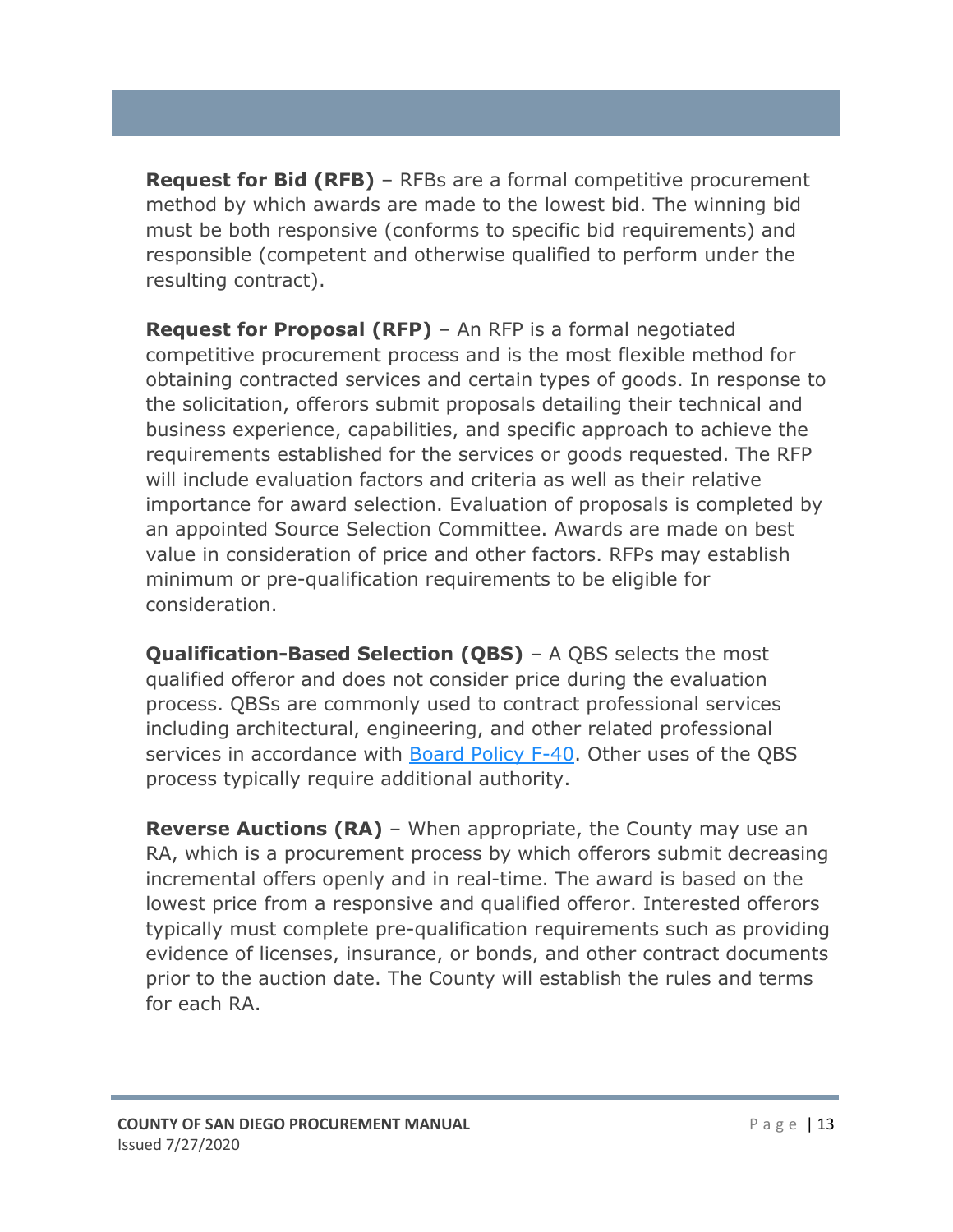**Managed Competition** – A managed competitive process allows County employees to compete against non-County service providers to determine which offers the most economical and efficient way to provide services to the public. Managed competition also taps the creativity, experience, and resourcefulness of County employees, giving them the opportunity to manage their operation as if it were a competitive business. Managed competitions are conducted in accordance with the [Managed Competition Guide.](http://insite.sdcounty.ca.gov/fg3/pc/Documents/dpc_mcg.pdf#search=managed%20competition)

**Piggyback Contracting** – The County may use competitively awarded government contracts or cooperative agreements to acquire the same commodities or services at the same or lower price. Generally, the original contract includes language allowing other entities to use the contract. This may be advantageous in terms of pricing and gaining economies of scale that would not otherwise be available to the County.

Prior to using a piggyback process, DPC will confirm that the contract is in the County's best interest by verifying the following:

- Goods and services meet County requirements
- Agreements were established competitively
- Quantities are to the County's advantage
- Pricing is current for the marketplace

**Other Procurement Methods** - The County uses other procurement methods as appropriate. These include public works methods described in the [Public Contract](https://leginfo.legislature.ca.gov/faces/codesTOCSelected.xhtml?tocCode=PCC&tocTitle=+Public+Contract+Code+-+PCC) Code, additional simplified procurement methods described in the [Admin Code](http://library.amlegal.com/nxt/gateway.dll?f=templates&fn=default.htm&vid=amlegal:sandiegoco_ca_mc) or [Board Policy,](https://www.sandiegocounty.gov/cob/policy/) and those authorized by the Board.

<span id="page-16-0"></span>**Contract Award and Protest Process.** Notices of Intent to Award and contract awards are posted to **BuyNet**. The County has established protest procedures for proposed contract awards. [Board Policy A-97](https://www.sandiegocounty.gov/cob/docs/policy/A-97.pdf) addresses protest procedures for all formal procurements except in cases where the procurement includes an alternate process to resolve protests. Unsuccessful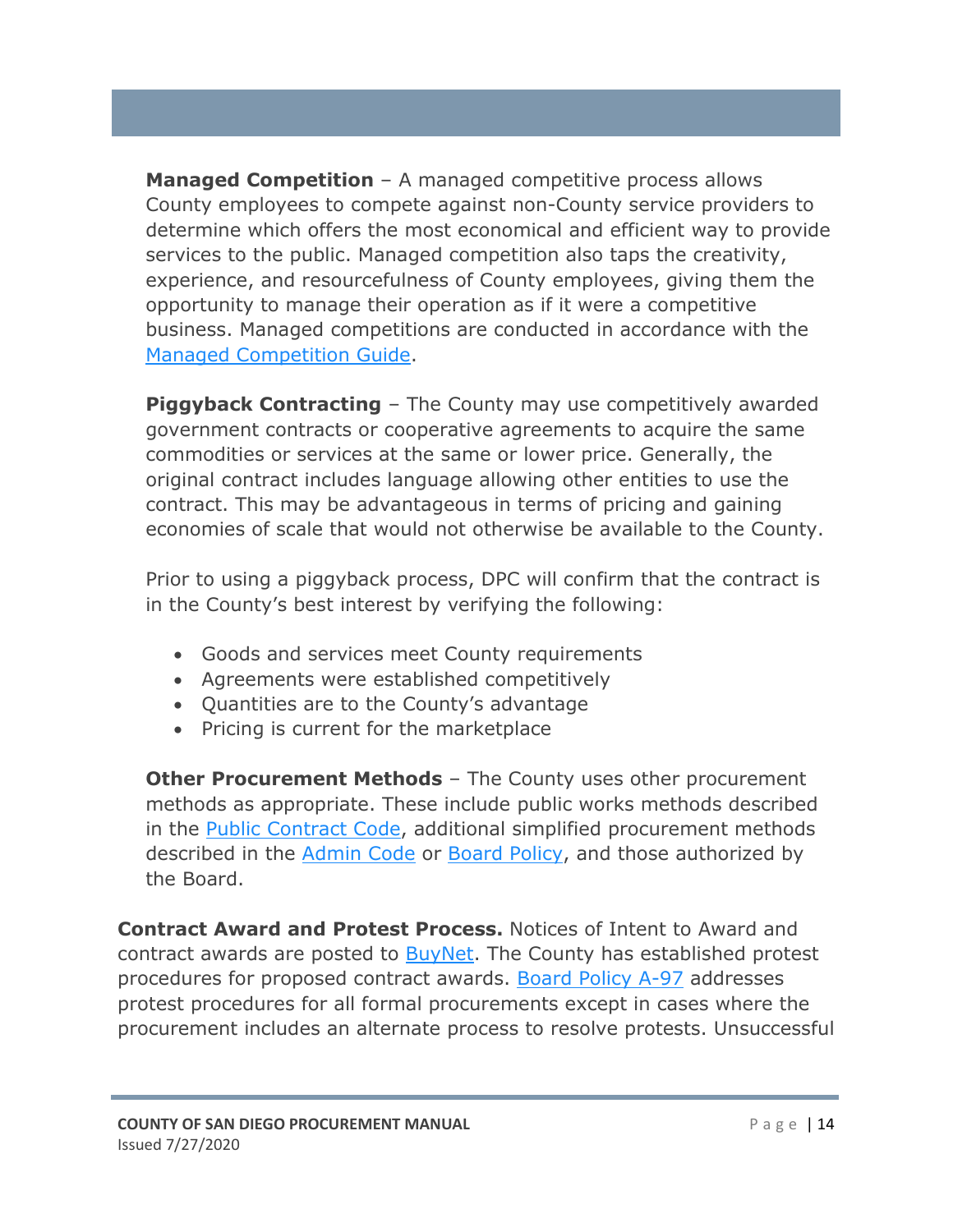offerors for solicitations awarded based on best value may also request a debriefing to discuss why another proposal was selected by reaching out to the assigned buyer on the solicitation.

#### <span id="page-17-0"></span>**(3) Contract Monitoring & Administration**

**REQUIREMENTS DEVELOPMENT & MARKET RESEARCH 1 2 3**

**SOLICITATION & CONTRACT AWARD**

**CONTRACT MONITORING & ADMINISTRATION**

<span id="page-17-1"></span>**Contract Administration.** [Board Policy A-81](https://www.sandiegocounty.gov/content/dam/sdc/cob/docs/policy/A-81.pdf) assigns contract administration responsibilities to the County Department that requested the goods or services. The Department Head is responsible for the overall performance of the contract. The Program Manager is responsible for the day-to-day operations of the contract which includes ensuring compliance with the technical requirements of the contract and processing contract payments.

<span id="page-17-2"></span>**Contracting Officer's Representative (COR).** All term contracts procured through DPC are assigned a COR, who is the primary point of contact for contract management. CORs act as the liaison between the contractor and the County and are responsible for the performance, monitoring, and evaluation of the contract. The COR assignment is made by the Department Head and authority is designated by the DPC Director. This designation does not supersede or modify the responsibilities assigned to Department Heads and Program Managers per [Board Policy A-81.](https://www.sandiegocounty.gov/content/dam/sdc/cob/docs/policy/A-81.pdf)

<span id="page-17-3"></span>**Debarment and Suspension.** Certain poor performance, nonperformance or criminal conduct may warrant barring a contractor or other individuals from doing business with the County. [Admin Code](http://library.amlegal.com/nxt/gateway.dll/California/sanadmin/articlexxiiidepartmentofpurchasingandcon?f=templates$fn=default.htm$3.0$vid=amlegal:sandiegoco_ca_mc)  [Section 429](http://library.amlegal.com/nxt/gateway.dll/California/sanadmin/articlexxiiidepartmentofpurchasingandcon?f=templates$fn=default.htm$3.0$vid=amlegal:sandiegoco_ca_mc) establishes a process for debarring and suspending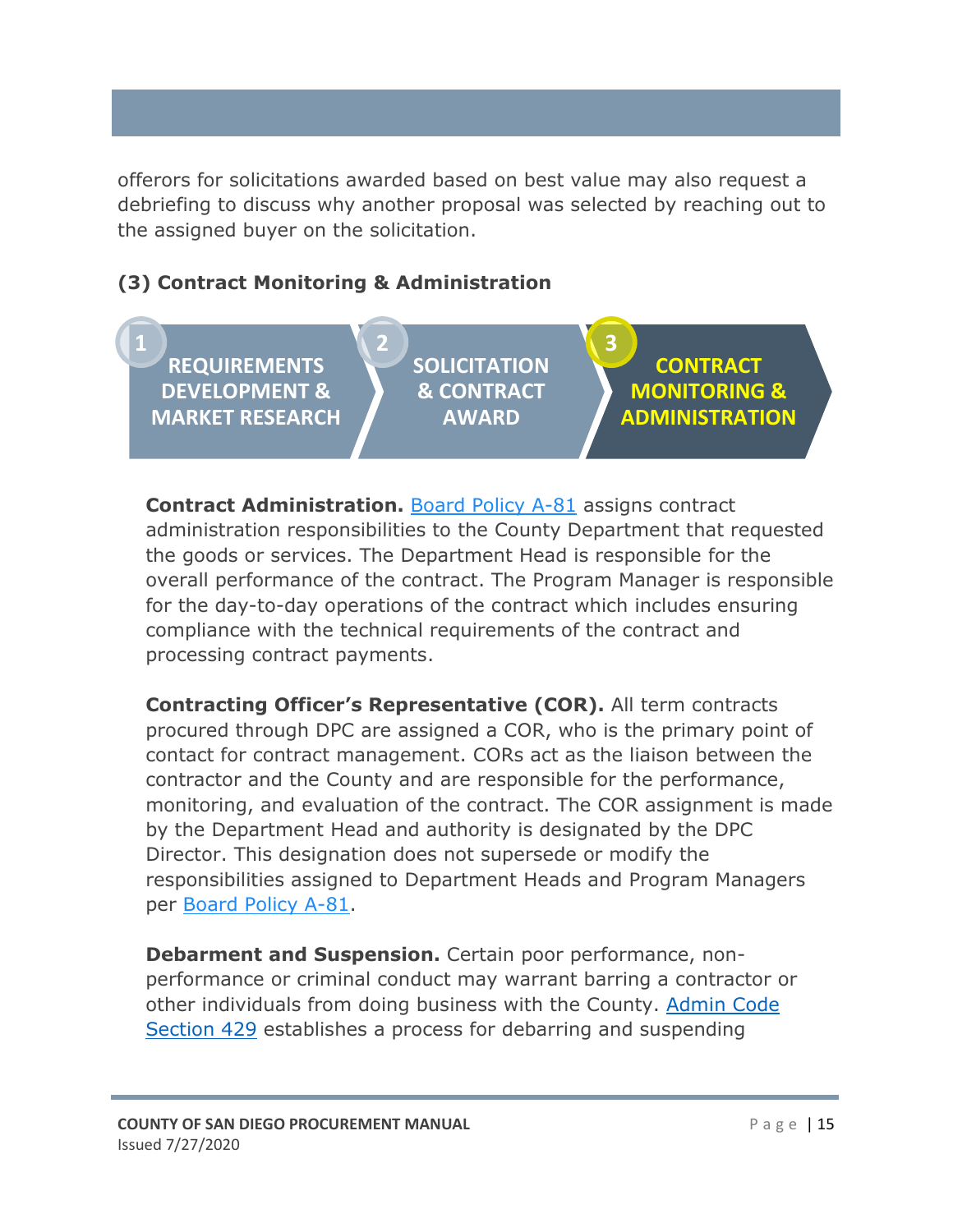contracts or individuals who have engaged in egregious conduct such as submission of false claims or criminal conduct, or who have been debarred by another entity.

#### <span id="page-18-0"></span>**ADDITIONAL PROCUREMENT TOPICS AND INFORMATION**

<span id="page-18-1"></span>**Local Small Business Program.** The County is committed to supplier diversity and facilitating the successful participation of local small businesses in County procurements. The County's Local Small Business Program is established by [Admin Code Section 405,](http://library.amlegal.com/nxt/gateway.dll/California/sanadmin/articlexxiiidepartmentofpurchasingandcon?f=templates$fn=default.htm$3.0$vid=amlegal:sandiegoco_ca_mc) [Board Policy B-39a,](https://www.sandiegocounty.gov/cob/docs/policy/B-39a.pdf) and [Board Policy B-53](https://www.sandiegocounty.gov/cob/docs/policy/B-53.pdf) and applies to qualified Small Business Entities (SBEs), Veteran Owned Businesses (VOBs), and Disabled Veteran Business Enterprises (DVBEs).

Definitions:

<span id="page-18-2"></span>**Small Business Enterprise** – An SBE is a business certified as a Small Business (SB) by the State of California.

<span id="page-18-3"></span>**Veteran Owned Business** – Qualifying VOBs are businesses certified by the U.S. Department of Veterans Affairs as a Veteran-Owned Small Business (VOSB) or Service-Disabled Veteran-Owned Small Business (SDVOSB) or certified by the State of California as a DVBE.

<span id="page-18-4"></span>**Disabled Veteran Business Enterprise** – A DVBE is a business certified by the State of California as a DVBE.

<span id="page-18-5"></span>**Local Business Preference Program.** Beginning January 1, 2020, qualifying local SBEs, VOBs, and DVBEs as defined in [Admin Code](http://library.amlegal.com/nxt/gateway.dll/California/sanadmin/articlexxiiidepartmentofpurchasingandcon?f=templates$fn=default.htm$3.0$vid=amlegal:sandiegoco_ca_mc)  [Section 405](http://library.amlegal.com/nxt/gateway.dll/California/sanadmin/articlexxiiidepartmentofpurchasingandcon?f=templates$fn=default.htm$3.0$vid=amlegal:sandiegoco_ca_mc) will receive a 5% preference on bids or proposed price. The amount will be subtracted from the bid or proposed price prior to evaluation for award, up to \$50,000.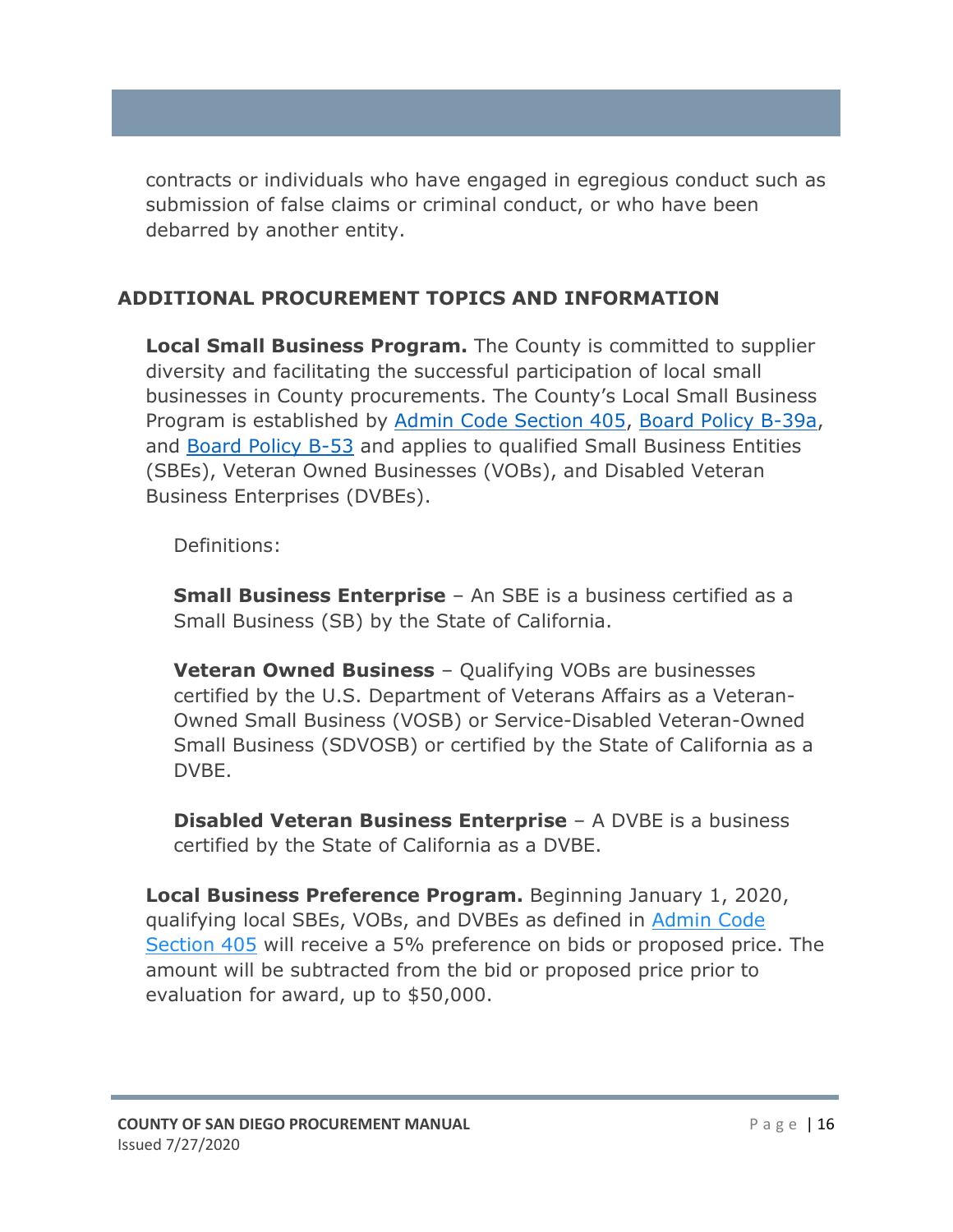<span id="page-19-0"></span>**Exemption from Competition.** Procurements of up to \$50,000 in goods or services from a DVBE are exempt from competitive procurement requirements. Procurements of up to \$100,000 using a competitive or simplified procurement procedure may be reserved exclusively for SBEs and VOBs to compete for award. See Board Policies [B-39a](https://www.sandiegocounty.gov/cob/docs/policy/B-39a.pdf) and [A-87.](https://www.sandiegocounty.gov/cob/docs/policy/A-87.pdf)

<span id="page-19-1"></span>**DVBE Subcontractor Participation Goal.** Pursuant to Board Policy [B-39a,](https://www.sandiegocounty.gov/cob/docs/policy/B-39a.pdf) prime contractors must meet or exceed 3% DVBE subcontractor participation on public works procurements estimated to exceed \$1 million. For public works procurements estimated to be between \$500,000 and \$1 million and procurements for services estimated to exceed \$1 million, the prime contractor shall make a good faith effort to meet or exceed 3% DVBE subcontractor participation.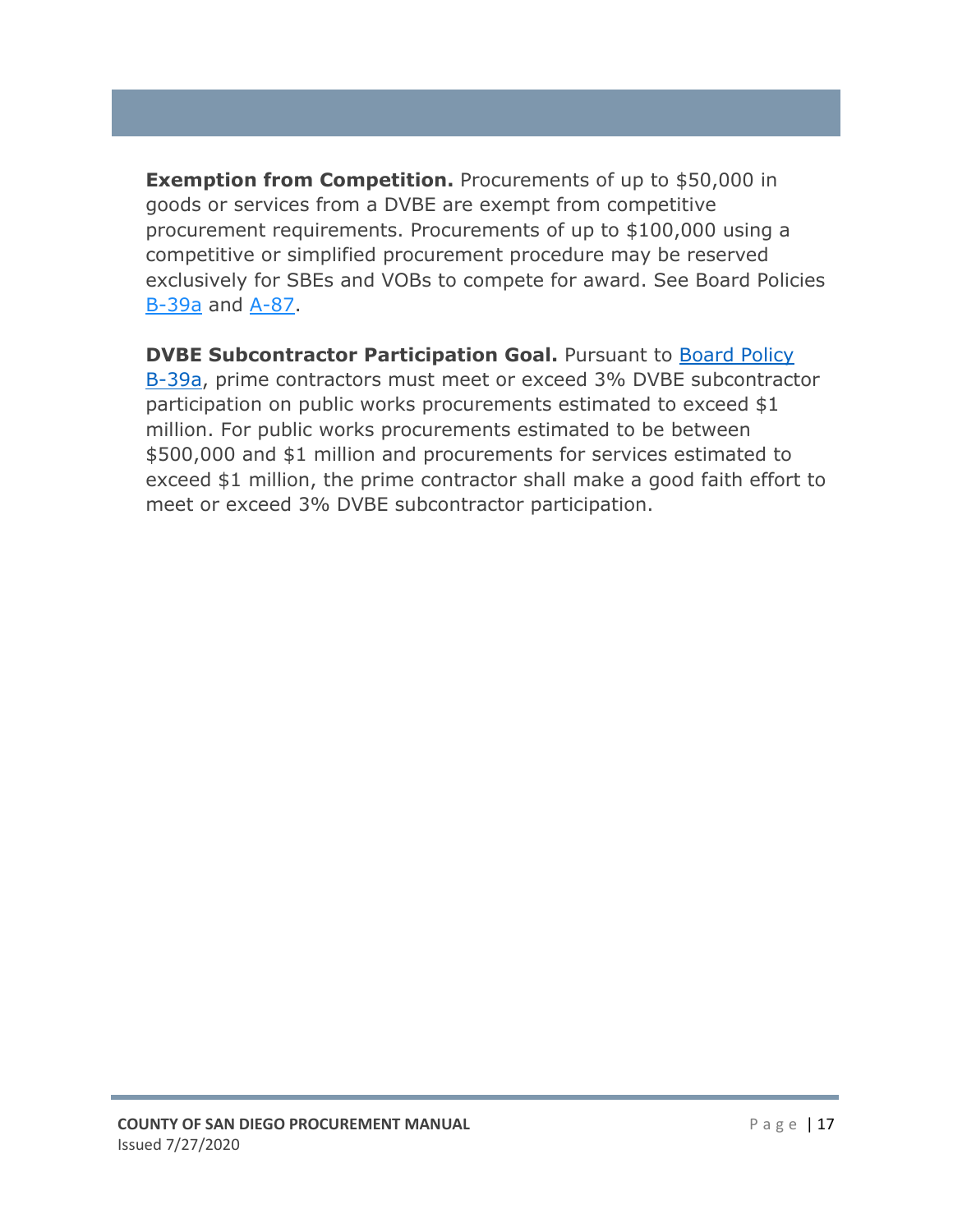#### <span id="page-20-0"></span>**Appendix A – Abbreviations and Definitions**

**Admin Code.** San Diego County Code of Administrative Ordinances **Board.** Board of Supervisors **Board Policy.** Board of Supervisors Policy Manual **BOS.** Board of Supervisors **CAO.** Chief Administrative Officer **Charter.** Charter of the County of San Diego **COR.** Contracting Officer's Representative **County.** County of San Diego **DPC.** Department of Purchasing and Contracting **DVBE.** Disabled Veteran Business Enterprise **OGA.** Other Governmental Agency **P-card.** Procurement Card **QBS.** Qualification-Based Selection **RA.** Reverse Auction **RFB.** Request for Bid **RFI.** Request for Information **RFP.** Request for Proposal **RFQ.** Request for Quotation **RFSQ.** Request for Statement of Qualifications **SB.** Small Business **SBE.** Small Business Entity **SBP.** Small Business Policy **SDVOSB.** Service-Disabled Veteran-Owned Small Business **SOW.** Statement of Work **VOB.** Veteran Owned Business **VOSB.** Veteran-Owned Small Business